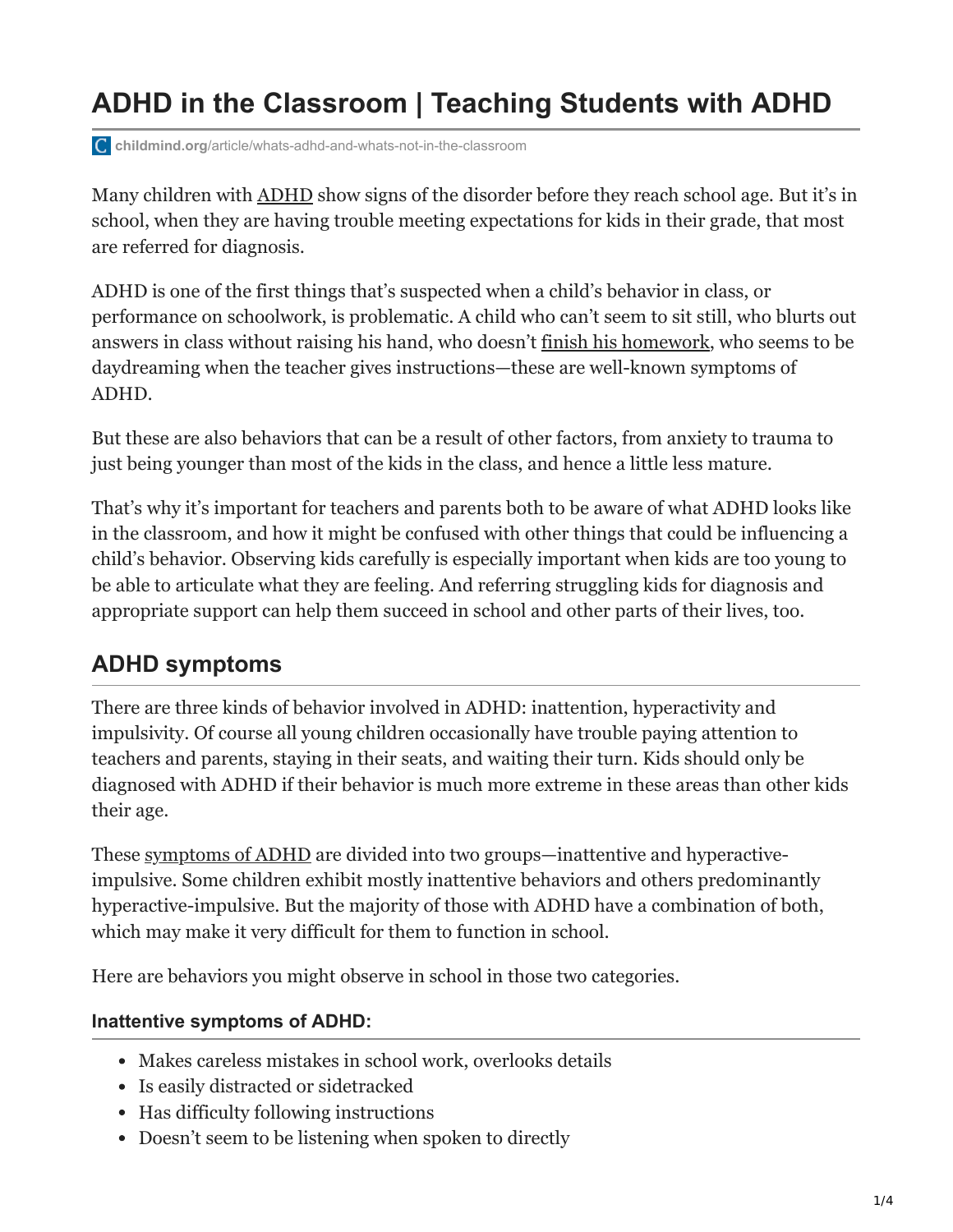- Has trouble organizing tasks and possessions
- Often fails to finish work in school or chores in the classroom
- Often avoids or resists tasks that require sustained mental effort, including doing homework
- Often loses homework assignments, books, jackets, backpacks, sports equipment

#### **Hyperactive or impulsive symptoms of ADHD:**

- Often fidgets or squirms
- Has trouble staying in his seat
- Runs and climbs where it's inappropriate
- Has trouble playing quietly
- Is extremely impatient, can't wait for his turn
- Always seems to be "on the go" or "driven by a motor"
- Talks excessively
- Blurts out answers before a question is completed
- Interrupts or intrudes on others conversations, activities, possessions

### **Serious impairment**

It's important to keep in mind that not every high-energy or impulsive child has ADHD. Children are diagnosed with ADHD only if they demonstrate these symptoms so often that they are causing real difficulty in at least two settings—i.e. at school and at home. And the pattern that's causing them serious impairment must persist for at least 6 months.

# **Age matters**

It's also important, when considering a child's behavior, to compare it to other children the same age—not to the range of kids in his class or grade. Within any given grade, kids' ages can differ by almost a year, and a year can make a big difference in a child's ability to selfregulate.

[Two studies in the last few years](http://www.npr.org/blogs/health/2010/08/17/129255572/a-second-thought-on-the-accuracy-of-adhd-diagnosis-in-kids) concluded that kids who are youngest in their class are disproportionately diagnosed with ADHD. A Michigan study found that kindergarteners who are the youngest in their grade are 60% more likely to be diagnosed with ADHD than the oldest in their grade. And it doesn't affect just kindergarteners: a North Carolina study found that in fifth and eighth grade, the youngest children were almost twice as likely as the oldest to be prescribed [medication for ADHD](https://childmind.org/article/understanding-adhd-medications/).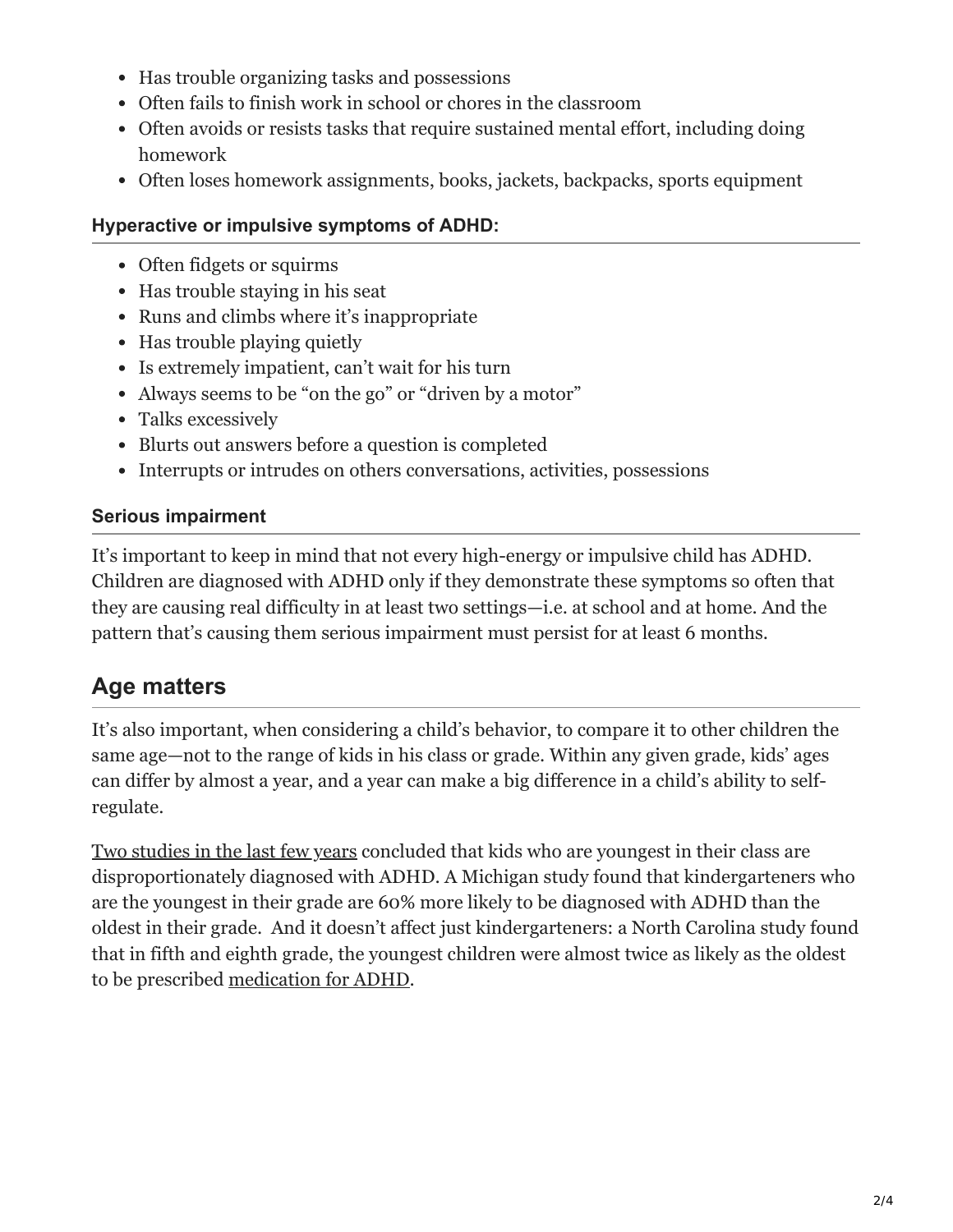Looking for help with your child's social, emotional or behavioral health?

**REQUEST A TELEHEALTH APPOINTMENT** 

### **Other causes**

When children exhibit behaviors that we associate with ADHD, it's important to keep in mind that they could be caused by other underlying factors. A child who is inattentive could be distracted by chronic [anxiety](https://childmind.org/article/how-to-avoid-passing-anxiety-on-to-your-kids/), by a worrisome or painful situation at home, or because she's being bullied in the playground. These are all things a child might be embarrassed by and go to some lengths to keep secret.

Another thing children often hide is undiagnosed learning disorders. If a child is fidgeting when she's supposed to be reading, it may be that <u>dyslexia</u> is causing her great frustration. And if she bolts from her chair, it could be because she is ashamed that she doesn't seem to be able to do what the other kids can do, and intent on covering that fact up.

Related: [Not All Attention Problems Are ADHD](https://childmind.org/article/not-all-attention-problems-are-adhd/)

### **Girls are different**

The stereotype of ADHD is boys disrupting the classroom by jumping up from their seats, getting in other kids' business, or blurting out answers without raising their hands. But girls [get ADHD too, and they tend to be diagnosed much later because their symptoms are more](https://childmind.org/article/how-girls-with-adhd-are-different/) subtle. More of them have the only inattentive symptoms of ADHD, and they get written off as dreamy or ditzy. If they have the hyperactive-impulsive symptoms they are more likely to be seen as pushy, hyper-talkative, or overemotional. Impulsive girls may have trouble being socially appropriate and struggle to make and keep friends.

But a big reason that many girls aren't diagnosed is that they knock themselves out to compensate for their weaknesses and hide their embarrassment about falling behind, losing things, feeling clueless. The growing awareness, as they get older, that they have to work much harder than their peers without ADHD to accomplish the same thing is very damaging to their self-esteem. Girls who are chronically hard on themselves about their lapses may be struggling with thoughts that they're stupid or broken.

Reltated: [How Girls With ADHD Are Different](https://childmind.org/article/how-girls-with-adhd-are-different/)